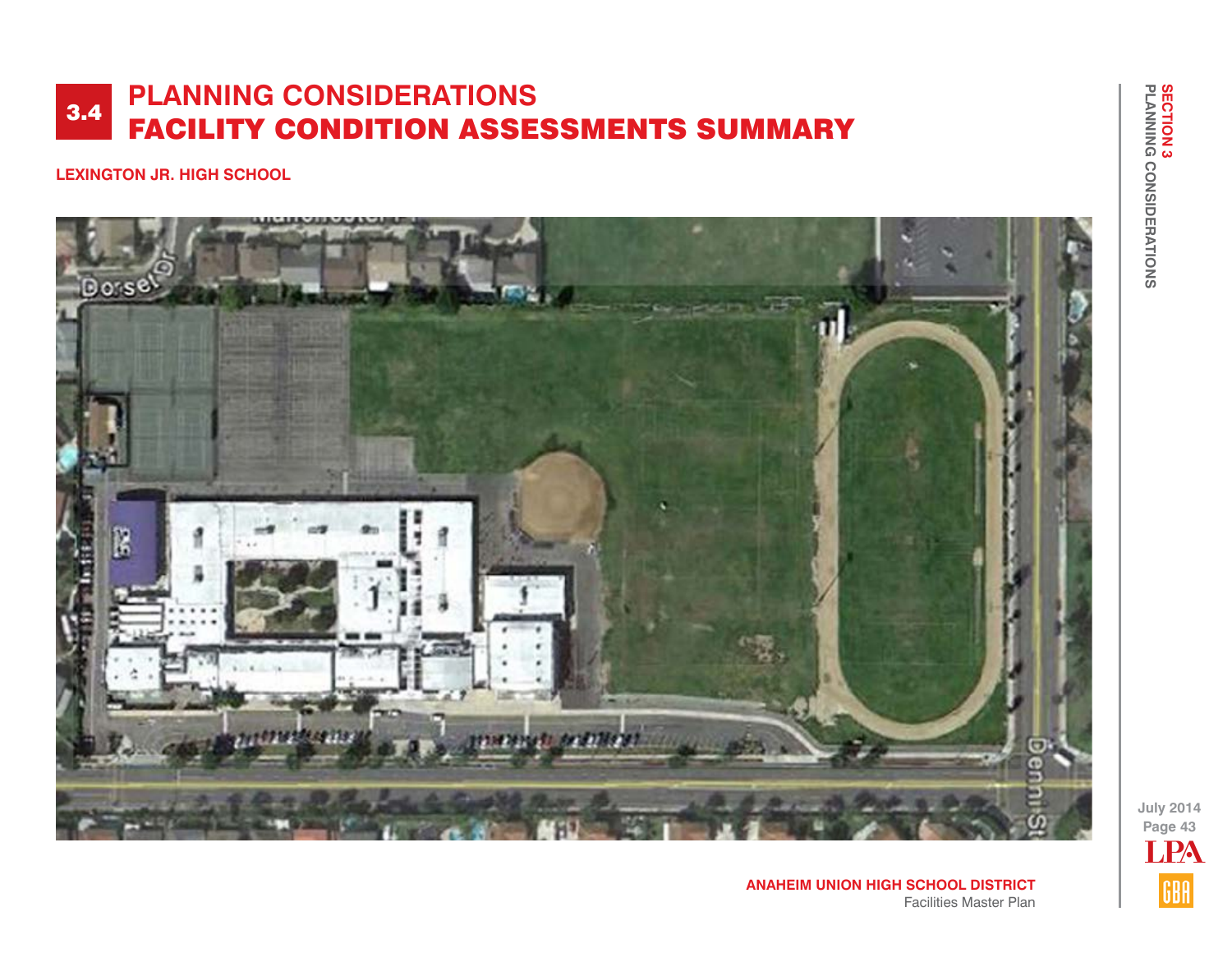### **LEXINGTON JR. HIGH SCHOOL**

#### 4351 Orange Ave. Cypress, CA 90630

Year Constructed 1972 Year Last Modernized 2007

Current Enrollment 1264 Grade Levels 7-8 Administrative Staff 2 Administrators

 44 Teachers 34 Classified 6 Food Service

#### Square Footage 96,538 Site Size (acres) 18.4

### GREATEST NEEDS:

- Highest Program Needs:
	- o Library / Media Center Upgrade
	- o Gym and Locker Room Improvements
	- o Exterior Student Quads and Courtyards
	- o Technology Upgrades
- ▶ Central quad needs to be redesigned to address flooding. Shade is needed.
- **Enhance the Drama and Dance programs.**
- **Emphasize Career Tech Pathway by providing** Culinary Arts in lieu of Home Ec.
- Locker rooms need better ventilation, improved layout, and size of lockers.
- ▶ The Gymnasium floor needs to be refinished.
- $\blacktriangleright$  Need to repair and/or replace the existing

HVAC system.

- Expand food service kitchen to accommodate refrigerator/freezer needs.
- Explore opportunities for additional parking for special events.
- Improve athletic fields.



## CONDITION ASSESSMENT

Lexington Junior High School, originally constructed in 1972, is located at 4351 Orange Ave., Cypress, CA 90630. The site measures 18.4 acres.

The campus underwent modernization and expansion as part of the Measure Z capital improvement program. Construction was completed in 2007. The current built condition is good with a few exceptions. Classroom, administration and support space interior

finishes, lighting, electrical power and low voltage systems are in good condition. The HVAC and roofing systems are scheduled to be replaced in 2014. The athletic playfields need to be reconditioned.

A 6,375 s.f. science building was added to the campus as part of Measure Z. The new building includes three (3) high school quality science labs, science preparation room and boys and girls toilet rooms. Total classroom count is 42 with 21 standard classrooms, 6 science labs, 2 computer labs, 1 band, 1 choral, 1 art, 1 wood shop, 2 food/home economics, 5 special ed/RSP/SDC, 1 yearbook and 1 drama room.

The current campus technology infrastructure needs to be upgraded to provide better connectivity and/or interface between data, communication and video systems.

The existing Multipurpose Room stage needs to be enhanced to accommodate Dance and Theater programs. The stage needs better lighting, rigging, sound systems, and flooring.

The school wishes to emphasize a Career Tech Pathway by providing a Culinary Arts program in lieu of Home Economics.

The Gymnasium floor needs to be refinished. The boys and girls locker rooms are in need of better ventilation and the boys restroom floor drains need to be lowered.

Food Services is in need of additional built-in cold storage.

## SITE CONDITIONS

The central quad, which serves as an outdoor eating area, is in need of shade and site furnishings. It needs to be redesigned to address flooding issues.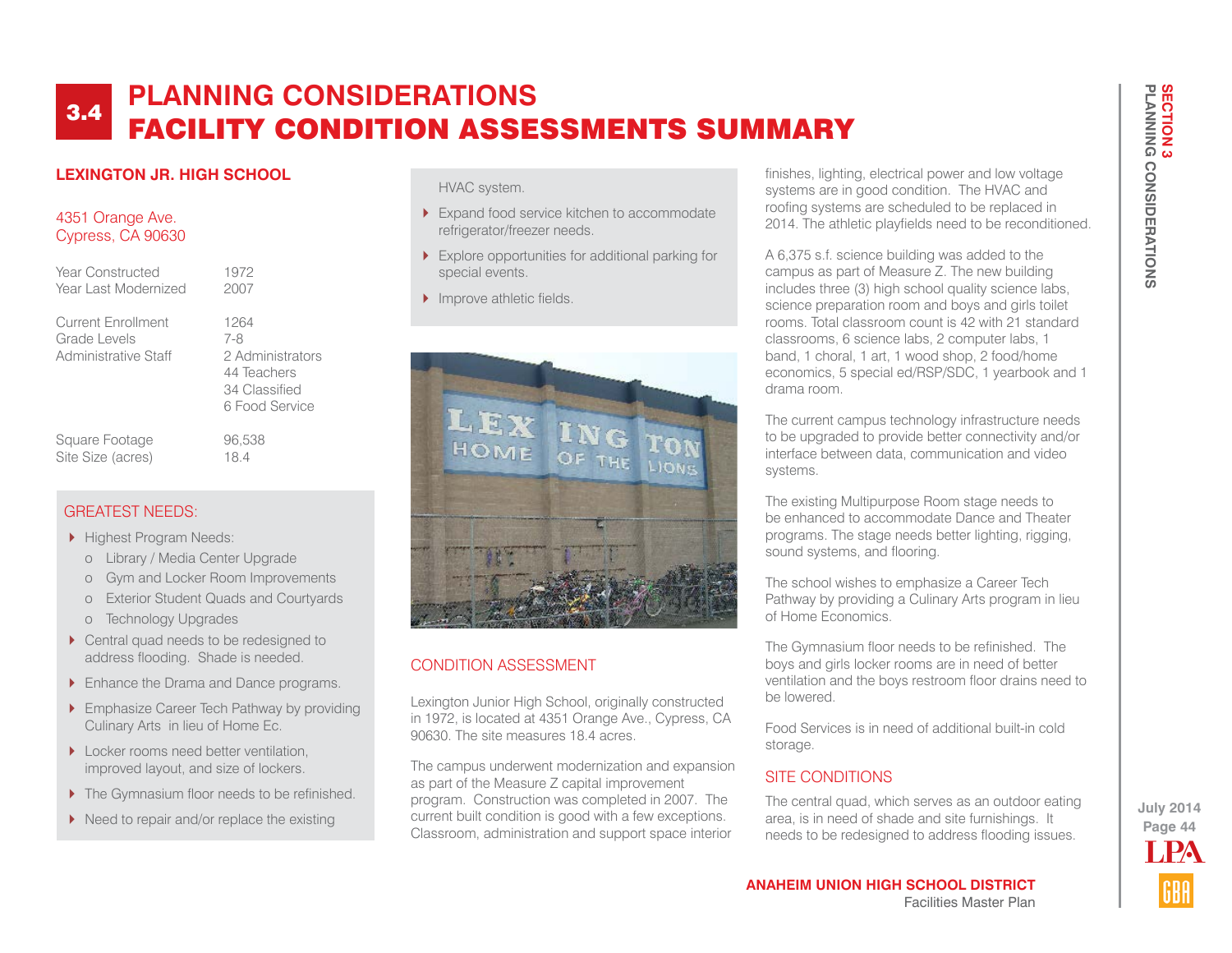### **LEXINGTON JR. HIGH SCHOOL**

It is a great opportunity to create an outdoor learning area.

Campus traffic and circulation is good, although the site staff expressed the need for additional parking. Special event parking is directed to the turf playfields. Parking lots and perimeter asphalt conditions are good. Cross slope at the northwest corner perimeter road exceeds 2%. Overall site concrete is in poor condition (17,000 s.f.) and the central quad is especially poor (13,000 s.f.).

Approximately 900 l.f. of chain link fencing is required at the north, east and southeast boundaries, and approximately 500 l.f. of ornamental steel fence is needed at the front of the school along Orange Ave.

Lexington's playing fields (9 acres including track) need to be reconditioned. The fields receive heavy use by outside organizations. Existing sports field lighting is maintained by AYSO with separate electric meter through Southern California Edison.

The existing tennis courts are in good condition. The softball field's infield is in poor condition, as is the backstop and dugout fencing. It has ponding issues that need to be addressed.

The campus landscape and irrigation (fields and grounds) were upgraded in 2007 and are in good condition. Minor ponding around campus needs to be addressed. Accessibility issues were addressed in 2007, as were the campus marquee and signage.

#### BUILDING SYSTEMS

#### PLUMBING

The existing water, gas, storm drain, and sewer

systems are all in acceptable condition. The gas system needs an earthquake shutoff valve.

#### **MECHANICAL**

The existing multi-zone VVT HVAC systems are not performing well with significant controls and return air problems. The HVAC system throughout the campus is scheduled to be replaced in 2014.

#### **FI FCTRICAL**

The power and low voltage systems including fire alarm were replaced in 2007. Maintain the existing Bogen P.A. system but add a "Quantum" card for network capabilities. The security system is in good working order, but could be expanded with cameras.

Upgrade the existing site and parking lot lighting with L.E.D. technology for energy efficiency. The existing field lighting for AYSO is in good shape. Exterior soffit lights should be evaluated for proper coverage.

> **Page 45 July 2014** LPA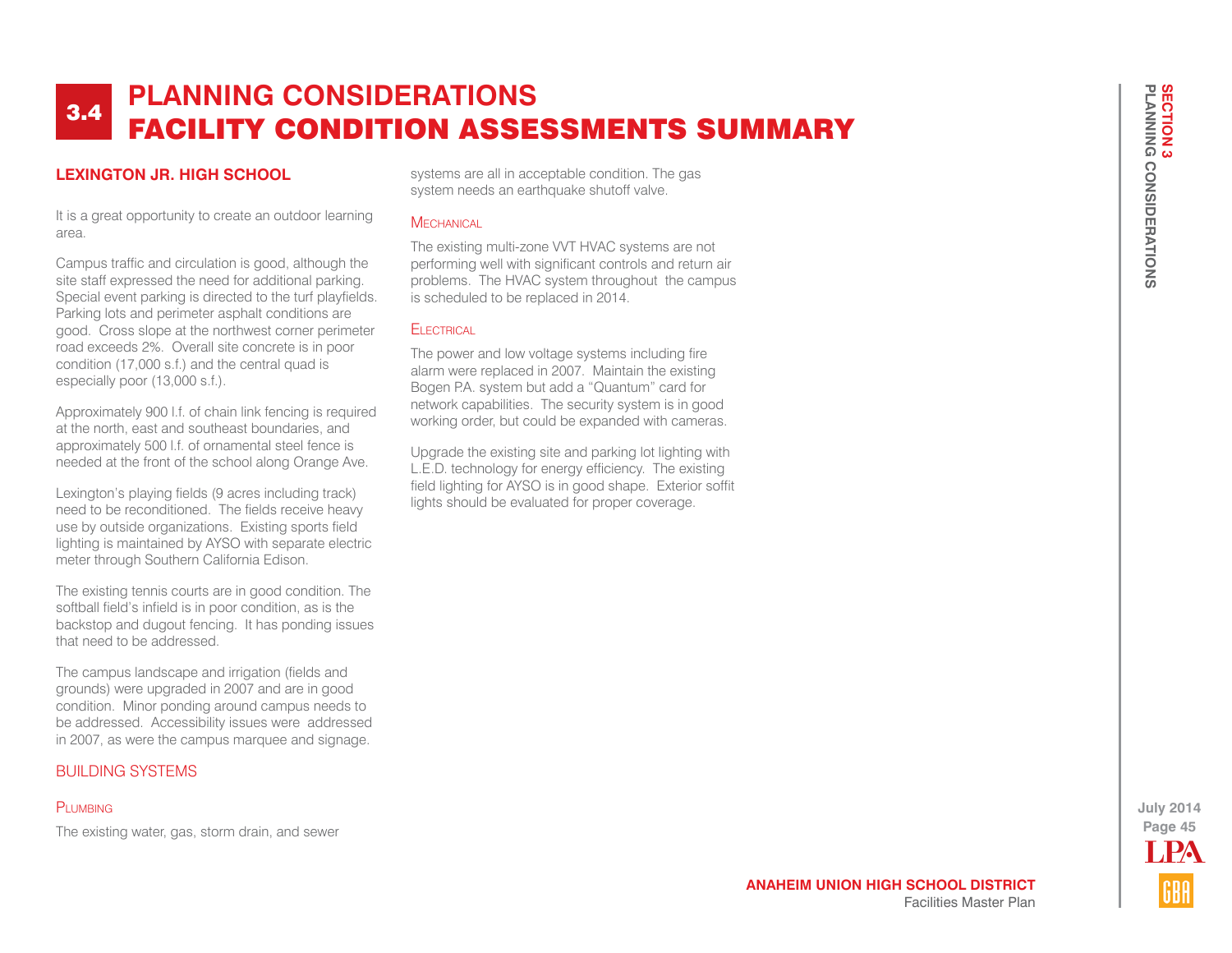



Campus concrete is in poor condition, especially at quad. Boys and girls locker rooms need better ventilation.



区 壺

Improve campus quad. Gymnasium floor needs to be refinished.



Softball infield and backstop are in poor condition.



Exterior field lighting maintained by AYSO.





Playing fields are in poor condition. The state of a contert is in need of an upgrade. Minor ponding and flooding issues on campus.



Facilities Master Plan

**ANAHEIM UNION HIGH SCHOOL DISTRICT**

**Page 46** LPA

**July 2014**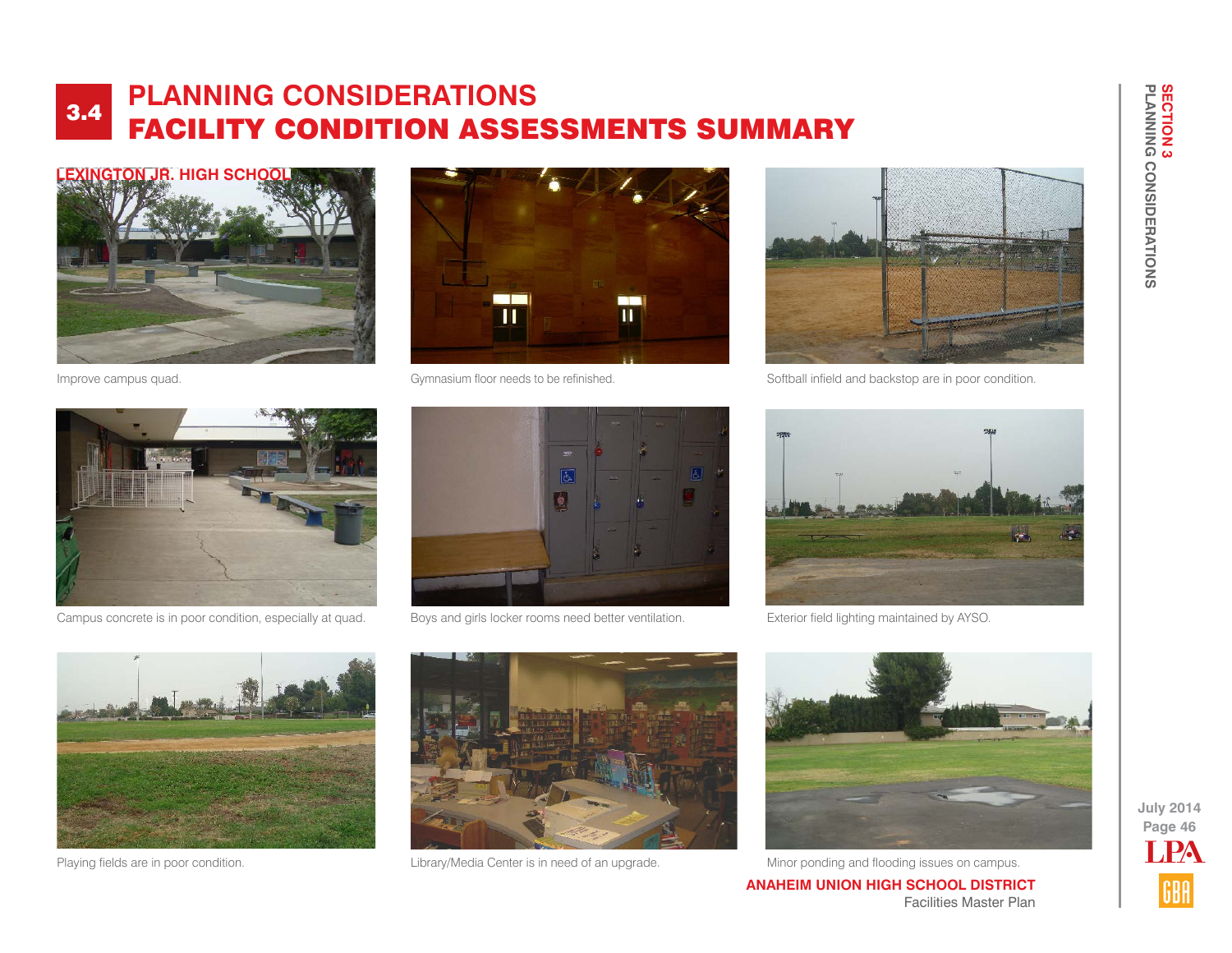### **LEXINGTON JR. HIGH SCHOOL**



Facilities Master Plan

**Page 47 July 2014** LPA